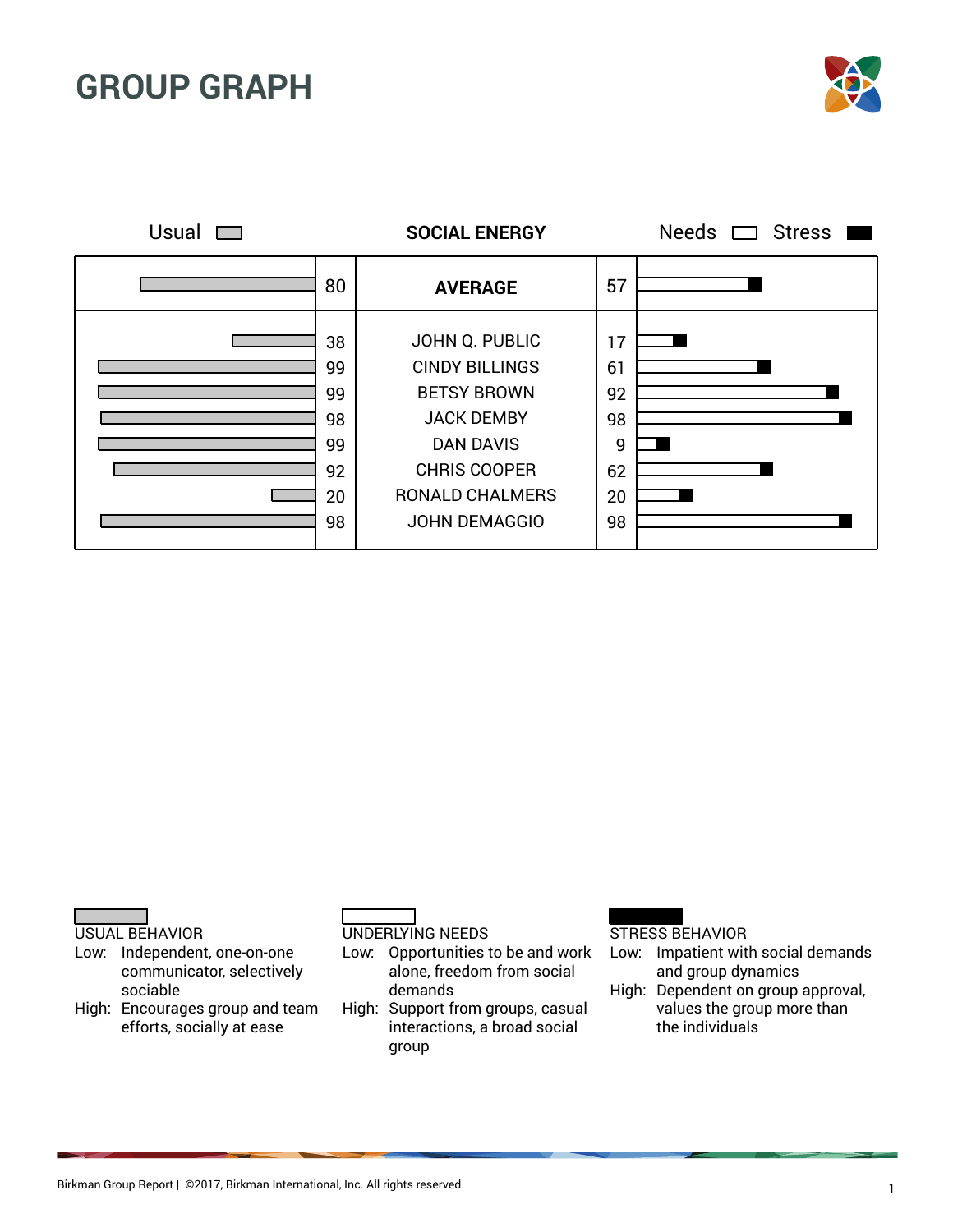

| Usual |                                              | <b>PHYSICAL ENERGY</b>                                                                                                                                                          |                                              | Needs $\Box$ Stress |
|-------|----------------------------------------------|---------------------------------------------------------------------------------------------------------------------------------------------------------------------------------|----------------------------------------------|---------------------|
|       | 86                                           | <b>AVERAGE</b>                                                                                                                                                                  | 51                                           |                     |
|       | 76<br>82<br>66<br>97<br>97<br>76<br>97<br>97 | JOHN Q. PUBLIC<br><b>CINDY BILLINGS</b><br><b>BETSY BROWN</b><br><b>JACK DEMBY</b><br><b>DAN DAVIS</b><br><b>CHRIS COOPER</b><br><b>RONALD CHALMERS</b><br><b>JOHN DEMAGGIO</b> | 41<br>49<br>41<br>73<br>66<br>41<br>20<br>73 |                     |



Low: Efficient in using energies, balances action with thought High: Physically active and industrious, responds immediately and vigorously

UNDERLYING NEEDS

Low: Freedom to set own pace, time Low: Exhaustion from prolonged for quiet reflection and stimulation of ideas High: Opportunities for varied

physical action, social outlets for energy

### STRESS BEHAVIOR

physical demands, magnifies tediousness of projects

High: Acts without thinking, busy for the sake of it, generates restless tension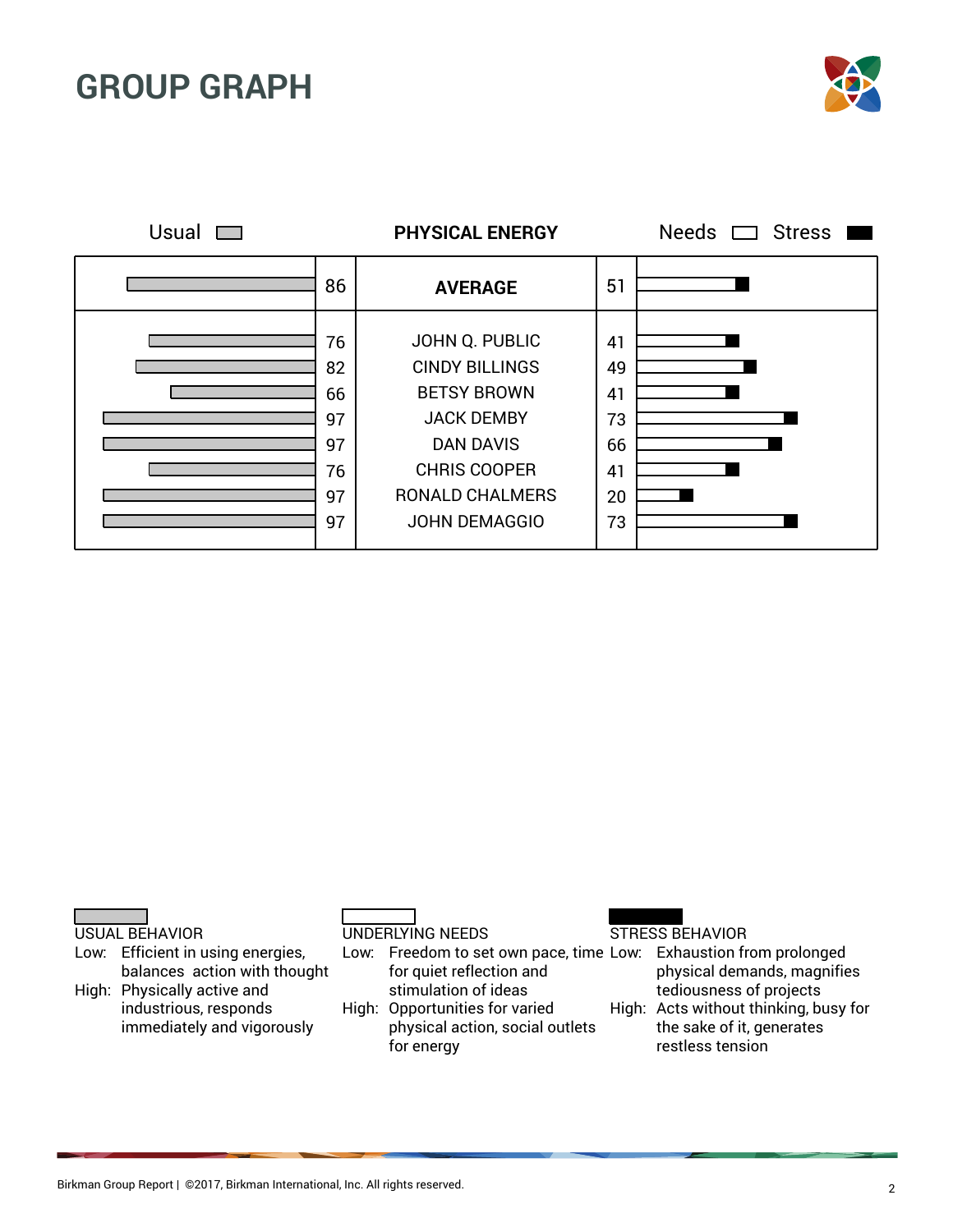





- Low: Objective, provides perspective, focuses on solutions
- High: Expresses warm feelings, emphasizes values and intangibles, is intuitive

### UNDERLYING NEEDS

Low: Logical solutions to problems, Low: Too concrete and unreflective, detached, matter-of-fact interactions, objective sounding board

High: Ongoing outlet for subjective feelings, opportunities to confide inner feelings

- suppresses and downplays the importance of feelings, loses sensitivity to others
- High: Allows emotions to affect judgment, magnifies problems and personal setbacks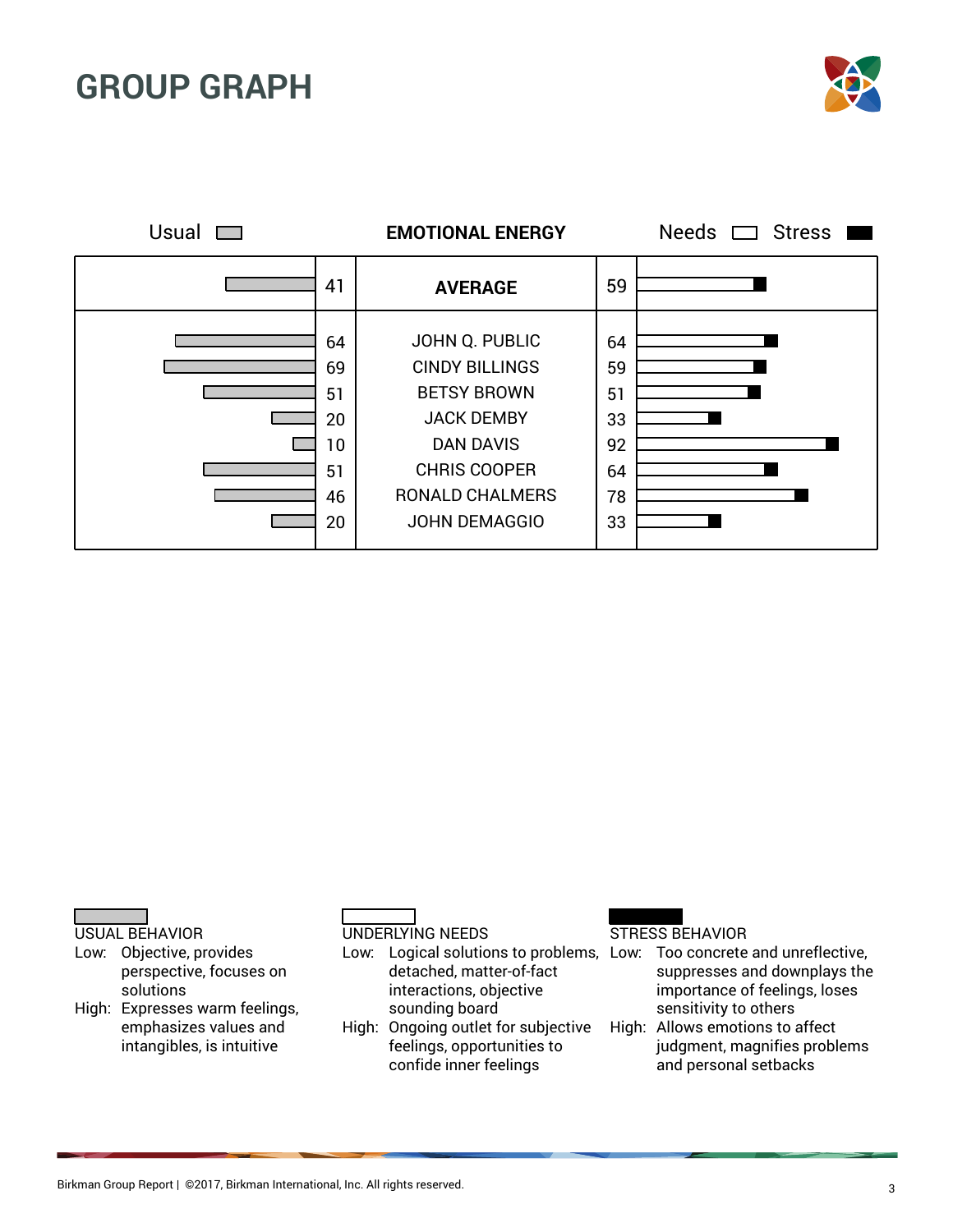

| Usual |                          | <b>SELF-CONSCIOUSNESS</b>                                                                                                                                                       |                                            | Needs C<br><b>Stress</b> |
|-------|--------------------------|---------------------------------------------------------------------------------------------------------------------------------------------------------------------------------|--------------------------------------------|--------------------------|
|       | 9                        | <b>AVERAGE</b>                                                                                                                                                                  | 45                                         |                          |
|       | 21<br>8<br>14<br>21<br>٠ | JOHN Q. PUBLIC<br><b>CINDY BILLINGS</b><br><b>BETSY BROWN</b><br><b>JACK DEMBY</b><br><b>DAN DAVIS</b><br><b>CHRIS COOPER</b><br><b>RONALD CHALMERS</b><br><b>JOHN DEMAGGIO</b> | 14<br>19<br>62<br>8<br>94<br>94<br>57<br>8 |                          |

USUAL BEHAVIOR

Low: Candid, direct, at ease, focus is Low: Frank and direct relationships, Low: May be insensitive, on tasks

UNDERLYING NEEDS

candor

High: Values diplomacy, focus is on High: Respect, focus from self and others

significant individuals

STRESS BEHAVIOR

downplaying individual needs High: Could easily become hurt, defensive and/or embarrassed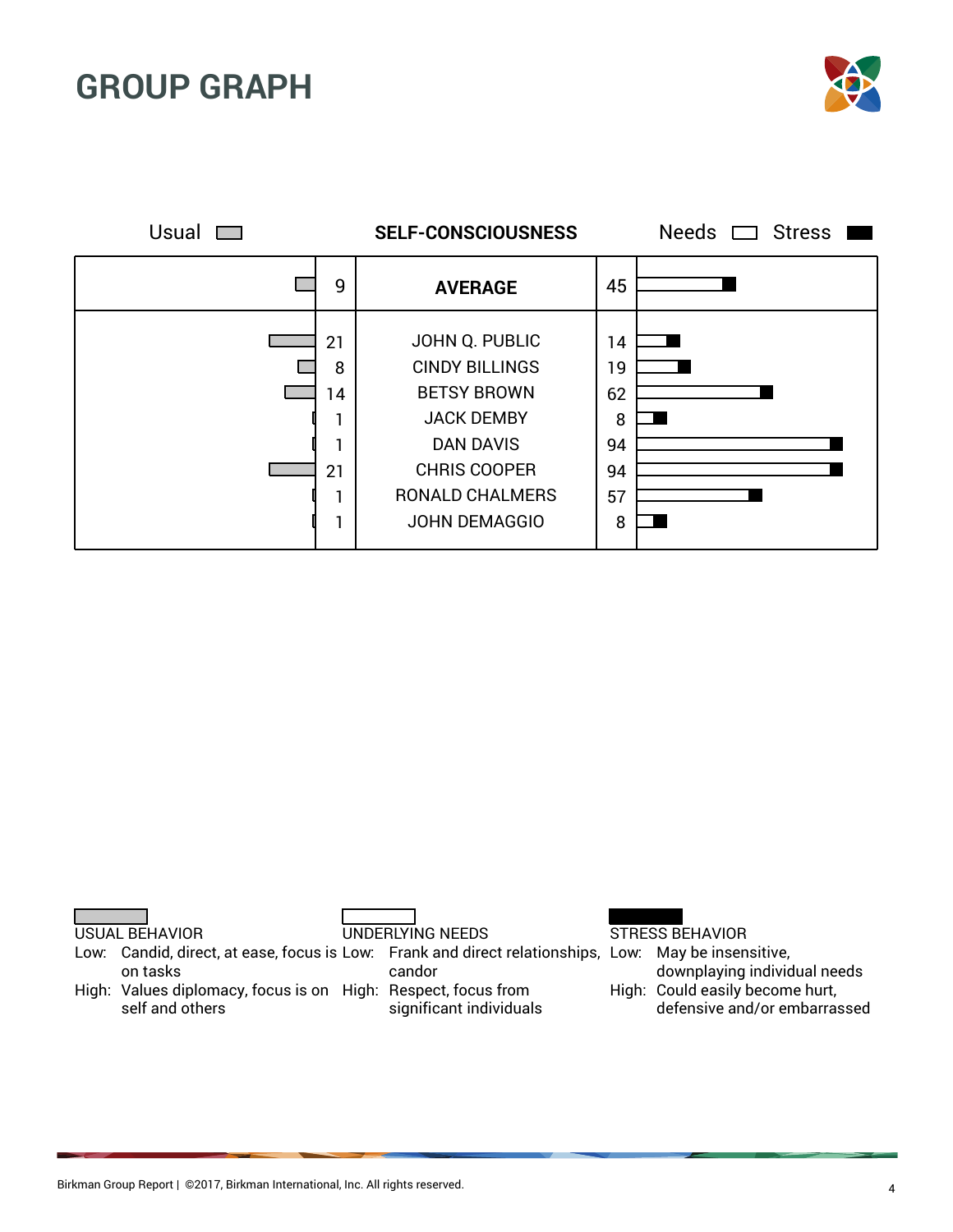



#### USUAL BEHAVIOR

- Low: Suggests, is deferent and agreeable, democratic High: Seeks to influence and
- convince, self-assertive, expresses differences of opinions

#### UNDERLYING NEEDS

Low: Agreeable relationships, autonomy, suggesting style from others

High: Clarity of accountability, defined lines of authority, opportunities to discuss and debate

#### STRESS BEHAVIOR

Low: Avoids open disagreement, resists firm and assertive management, may concede under pressure

High: Argues aggressively, provocative, may become domineering, loses effectiveness without authoritative direction or clear accountabilities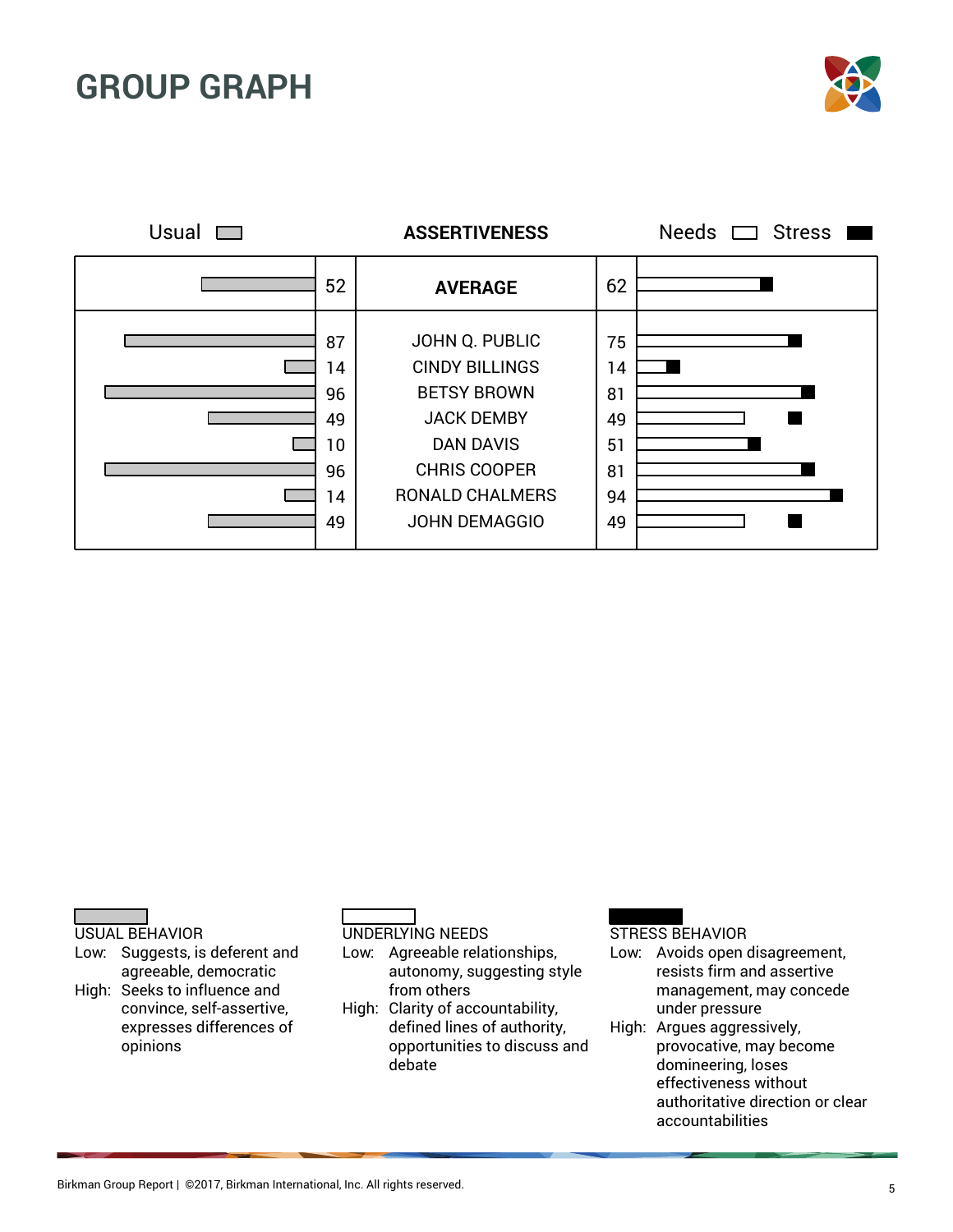



USUAL BEHAVIOR

Low: Acts on personal initiative, makes simple broad plans High: Meticulous in planning and

detail, operates on carefully calculated risks

UNDERLYING NEEDS

Low: Freedom from close control, minimal routine, easy access to others

High: Defined systems and procedures, predictability, organizational support

#### STRESS BEHAVIOR

Low: Could postpone and procrastinate, over-generalizes

High: Dreads the unpredictable, overemphasizes processes and controls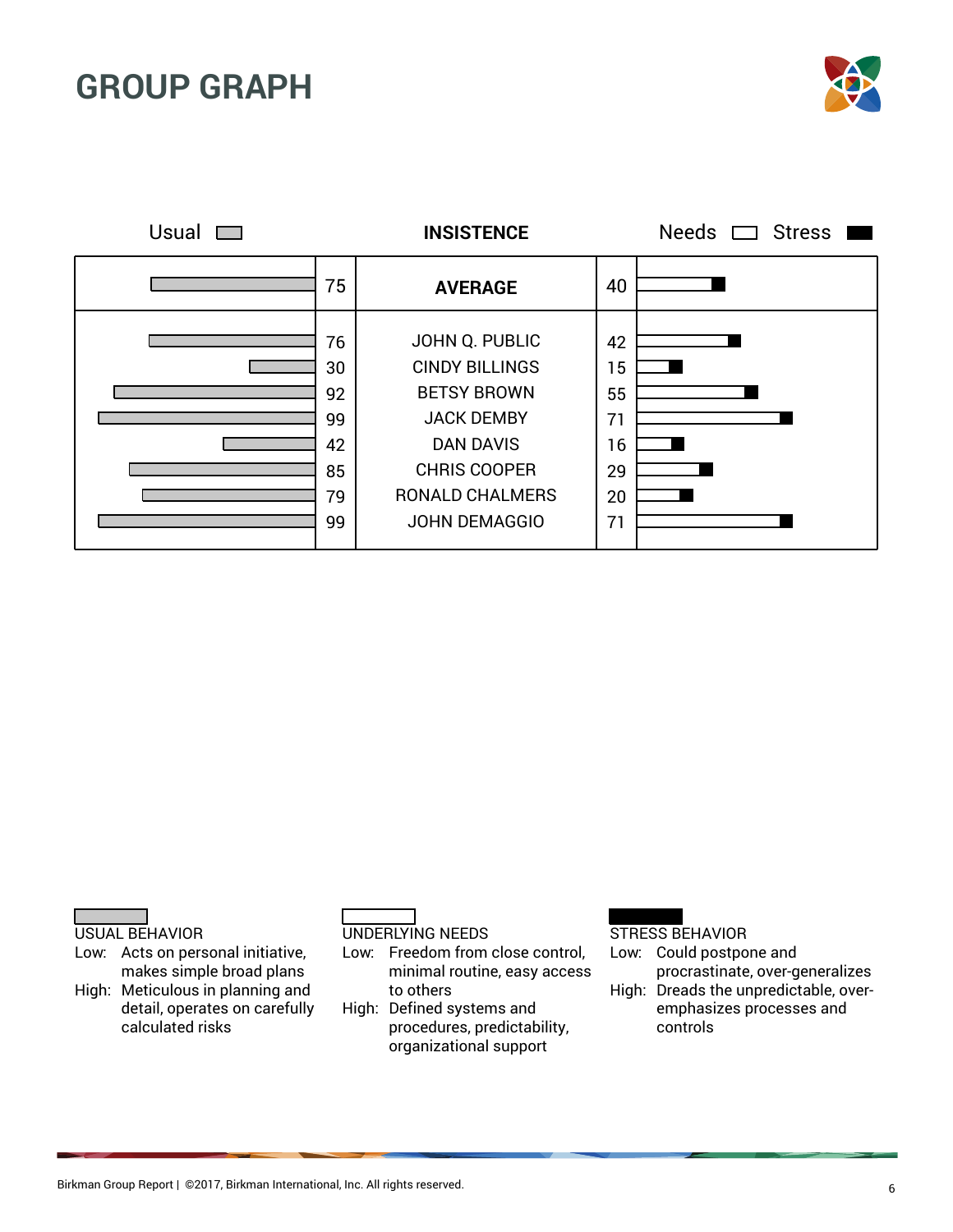





- Low: Trustful and team-spirited, aware of long-term benefits, values intangibles
- High: Opportunity minded, resourceful, naturally bargains, sells, trades

UNDERLYING NEEDS

Low: A minimum of competitive rivalry, a trustful, serving environment

High: Opportunities to compete, tangible benefits

- Low: May feel taken advantage of, underestimates others' selfprotective natures
- High: Opportunistic and distrusting, self-promotional, selfprotective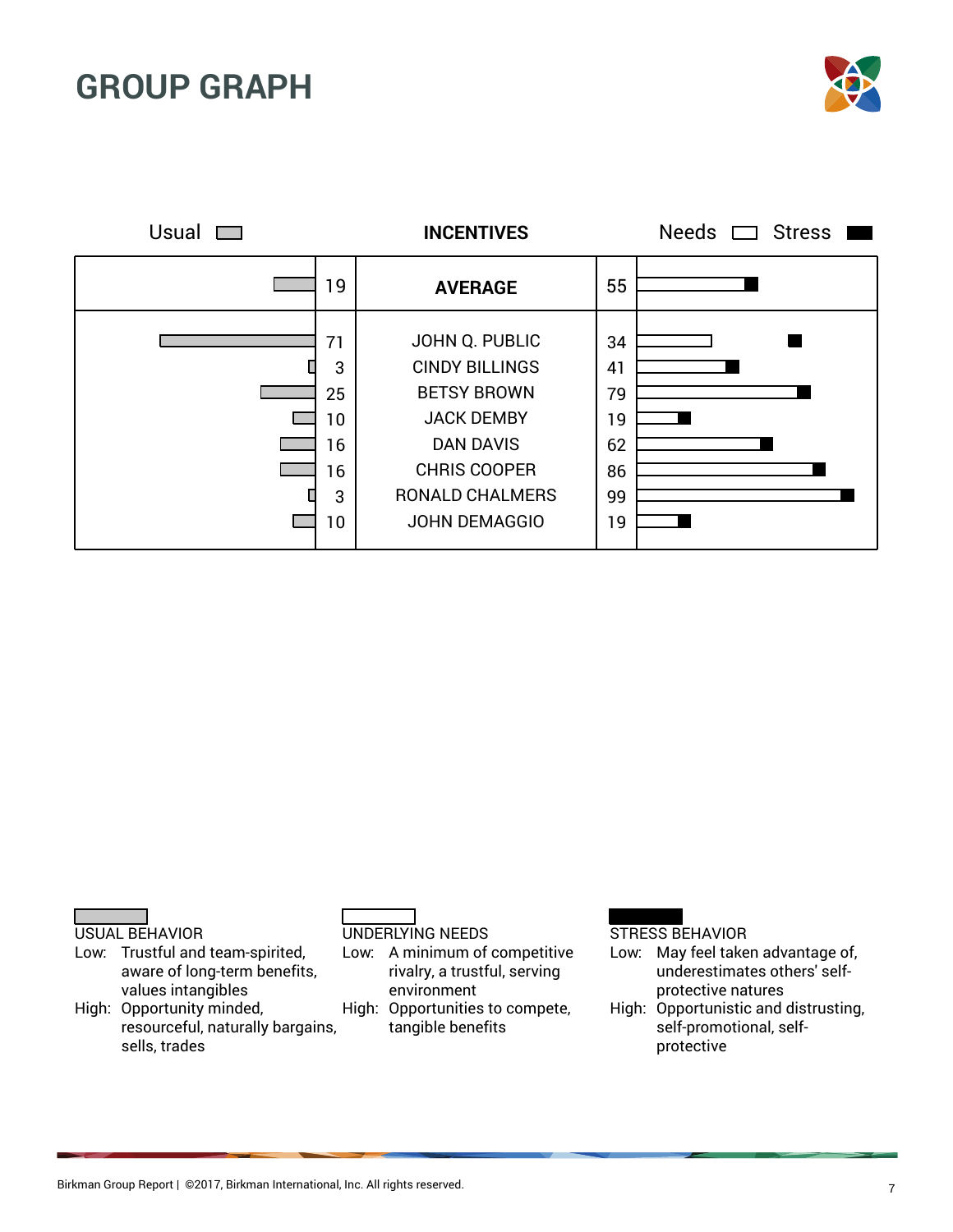

| Usual |                                                          | <b>RESTLESSNESS</b>                                                                                                                                                             |                                     | Needs $\Box$ Stress |
|-------|----------------------------------------------------------|---------------------------------------------------------------------------------------------------------------------------------------------------------------------------------|-------------------------------------|---------------------|
|       | 44                                                       | <b>AVERAGE</b>                                                                                                                                                                  | 25                                  |                     |
|       | 90<br>18<br>90<br>18<br>17<br>96<br>$\overline{2}$<br>18 | JOHN Q. PUBLIC<br><b>CINDY BILLINGS</b><br><b>BETSY BROWN</b><br><b>JACK DEMBY</b><br><b>DAN DAVIS</b><br><b>CHRIS COOPER</b><br><b>RONALD CHALMERS</b><br><b>JOHN DEMAGGIO</b> | 6<br>7<br>52<br>17<br>68<br>32<br>7 |                     |

USUAL BEHAVIOR

- Low: Concentrative, not easily distracted, patient with longrange projects
- High: Ready to start new things, easy to stimulate, responsive and attentive

UNDERLYING NEEDS

Low: Opportunity for input before changes are initiated, minimum of abrupt changes

High: Alternating work responsibilities, opportunities to shift priorities when new interests arise

- Low: Overly concentrative, inflexible in thinking and attitude
- High: Difficulty concentrating, restless for quick results, selfdiscipline may become difficult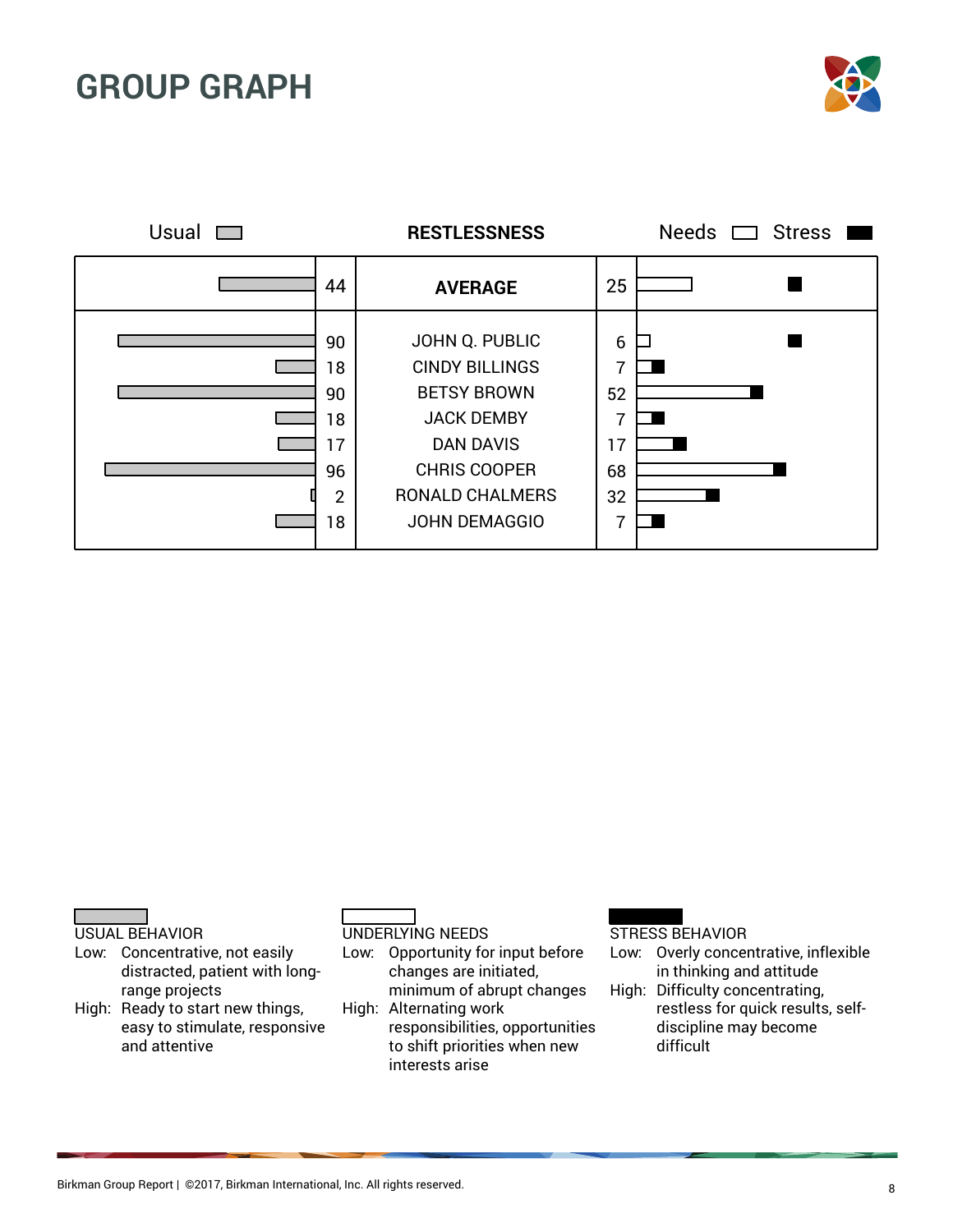



USUAL BEHAVIOR

- Low: Decisive, matter-of-fact in thought and action, grasps situations quickly
- High: Thoughtful and reflective, thinks before acting, weighs both sides of issues

UNDERLYING NEEDS

Low: Work and decisions that involve little ambiguity, freedom to take immediate action

High: Ample time to think carefully and to consider options and implications

- Low: Sees things "black or white", frustrated by ambiguity, may act impulsively
- High: Fearful of making mistakes, postpones decisions unnecessarily, over processes information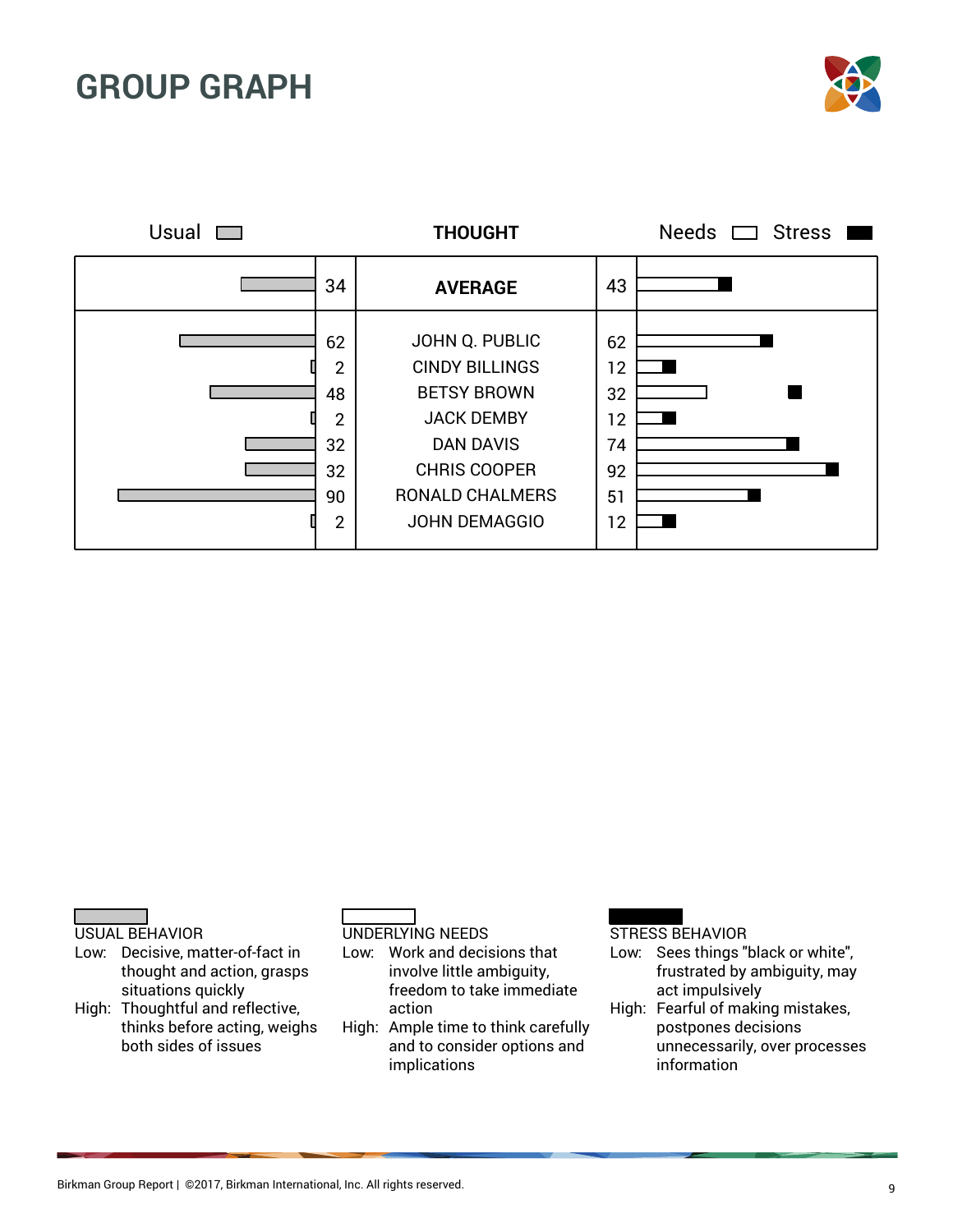



**ARTISTIC**

**ARTISTIC:** Creation, appreciation for arts, aesthetics **Activities include:** Painting, appreciating art, designing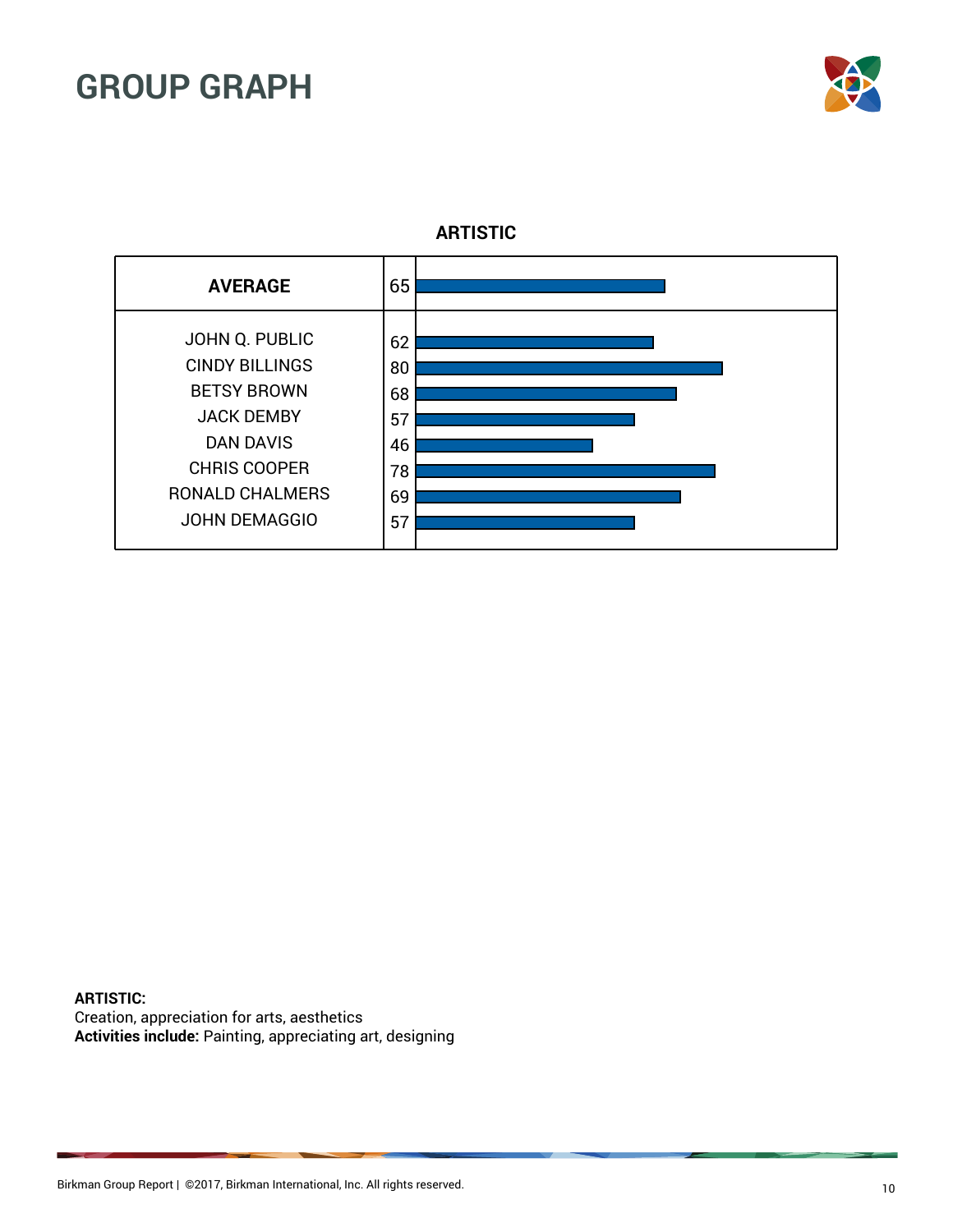



**LITERARY**

**LITERARY:** Appreciation for language **Activities include:** Writing, reading, editing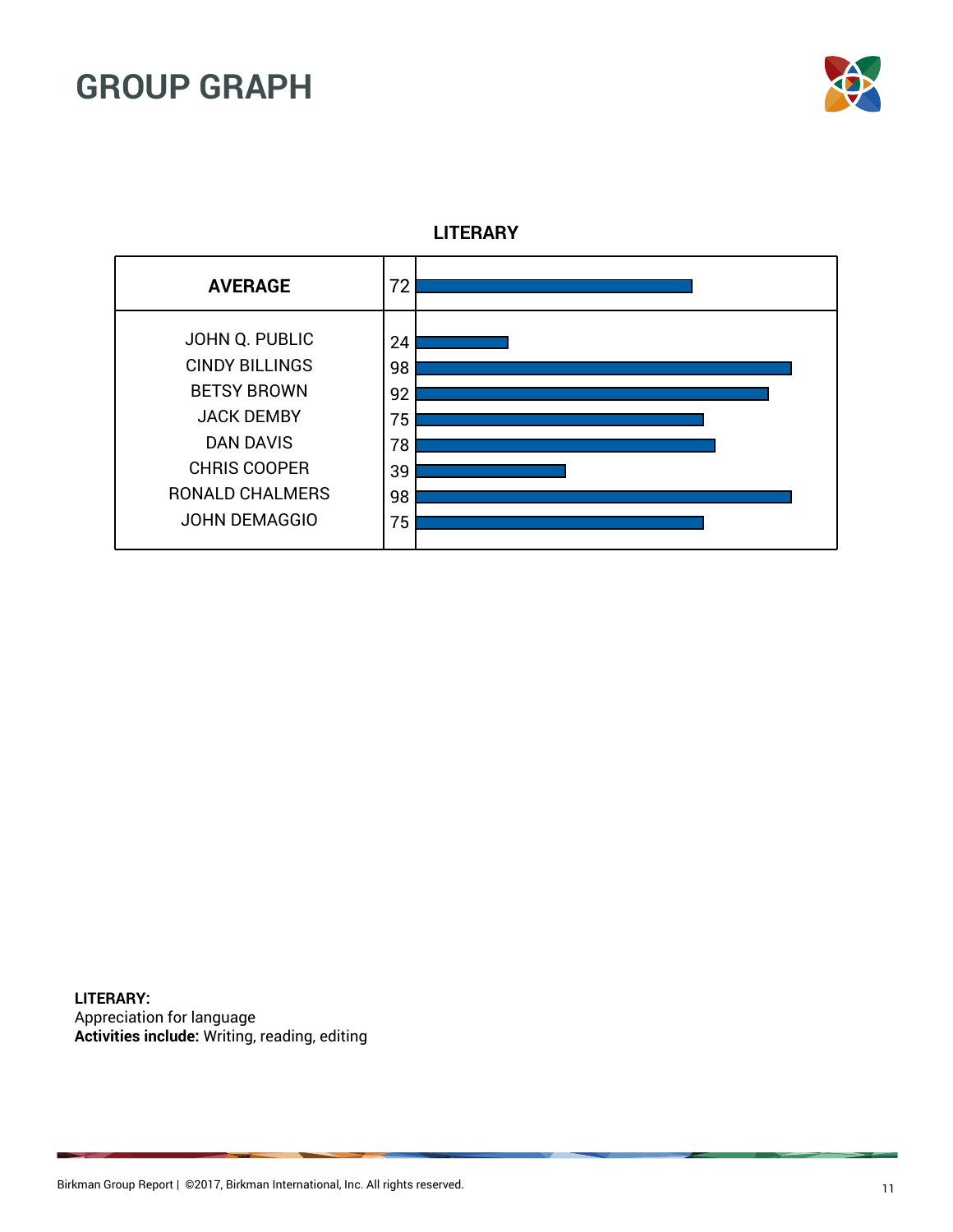



**MUSICAL**

**MUSICAL:** Playing, singing or listening to music **Activities include:** Attending concerts, collecting and appreciating music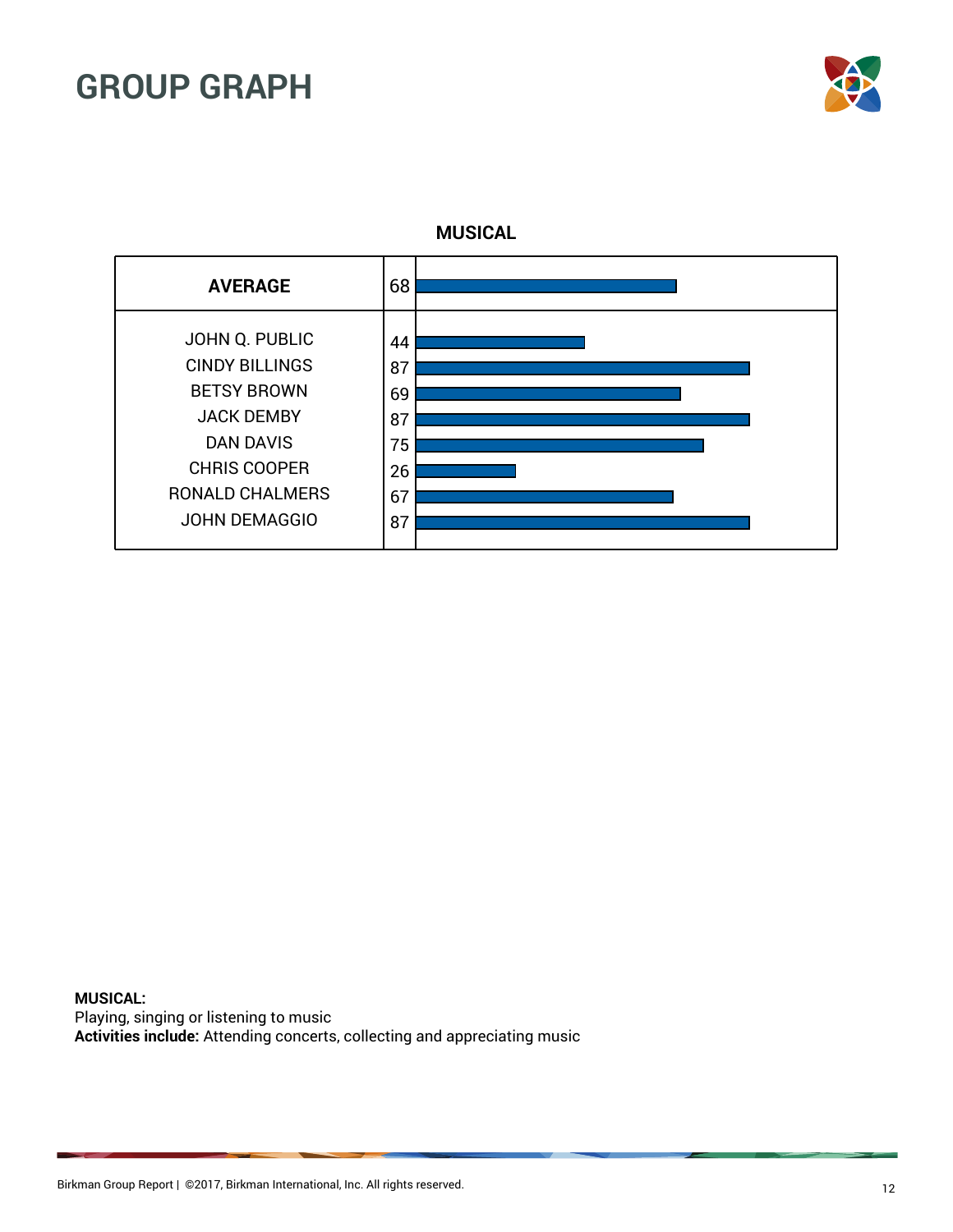



**PERSUASIVE**

**PERSUASIVE:** Persuading, motivating, selling **Activities include:** Debating, influencing, promoting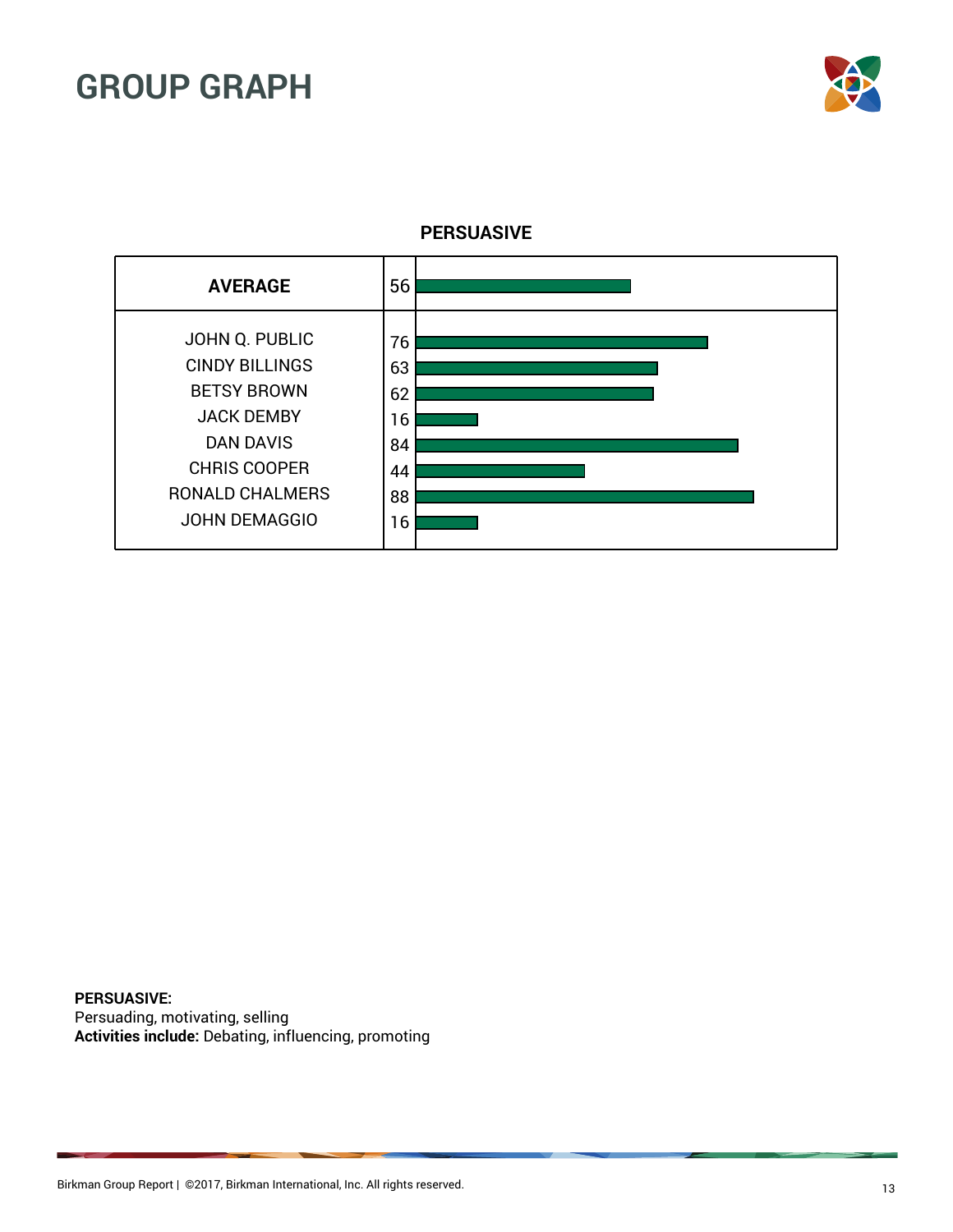



**SOCIAL SERVICE**

**SOCIAL SERVICE:** Helping, advocating for people **Activities include:** Teaching, counseling, volunteering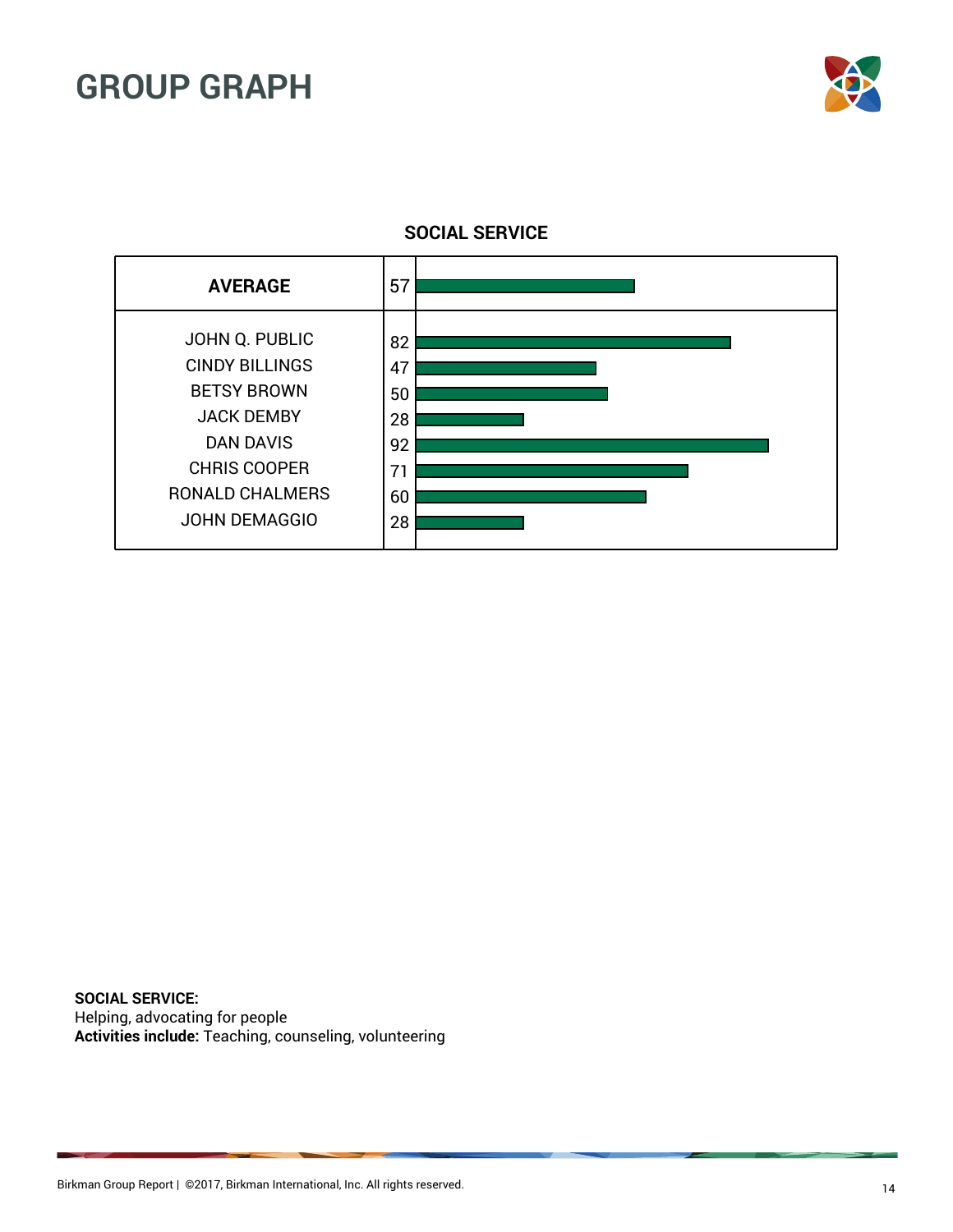



**TECHNICAL**

**TECHNICAL:** Hands-on work with technology and machinery **Activities include:** Programming, assembling, using gadgets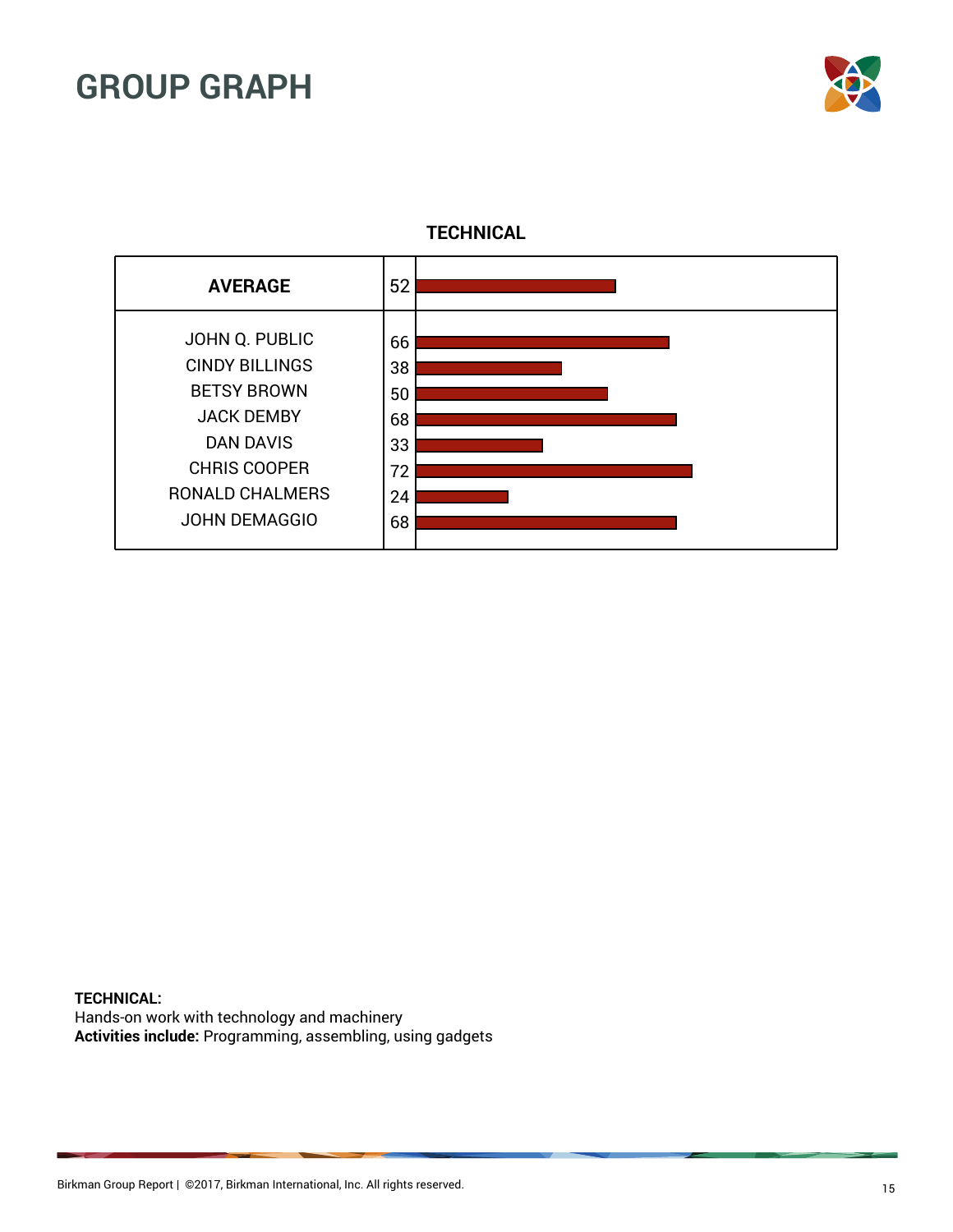



**OUTDOOR**

**OUTDOOR:** Work in an outdoor environment **Activities include:** Being outdoors, farming, gardening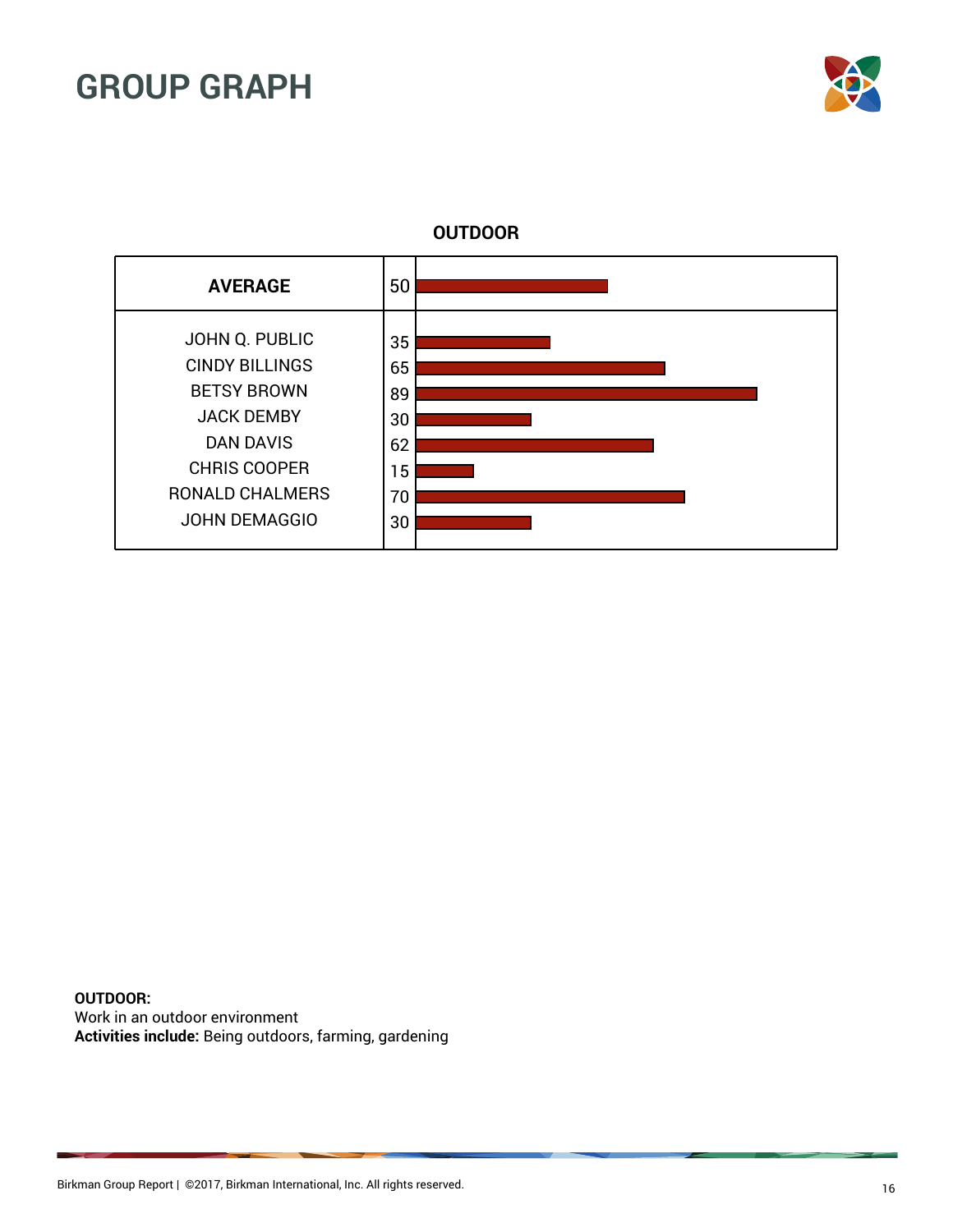



**SCIENTIFIC**

**SCIENTIFIC:** Research, analysis, intellectual curiosity **Activities include:** Investigating, exploring medicine, experimenting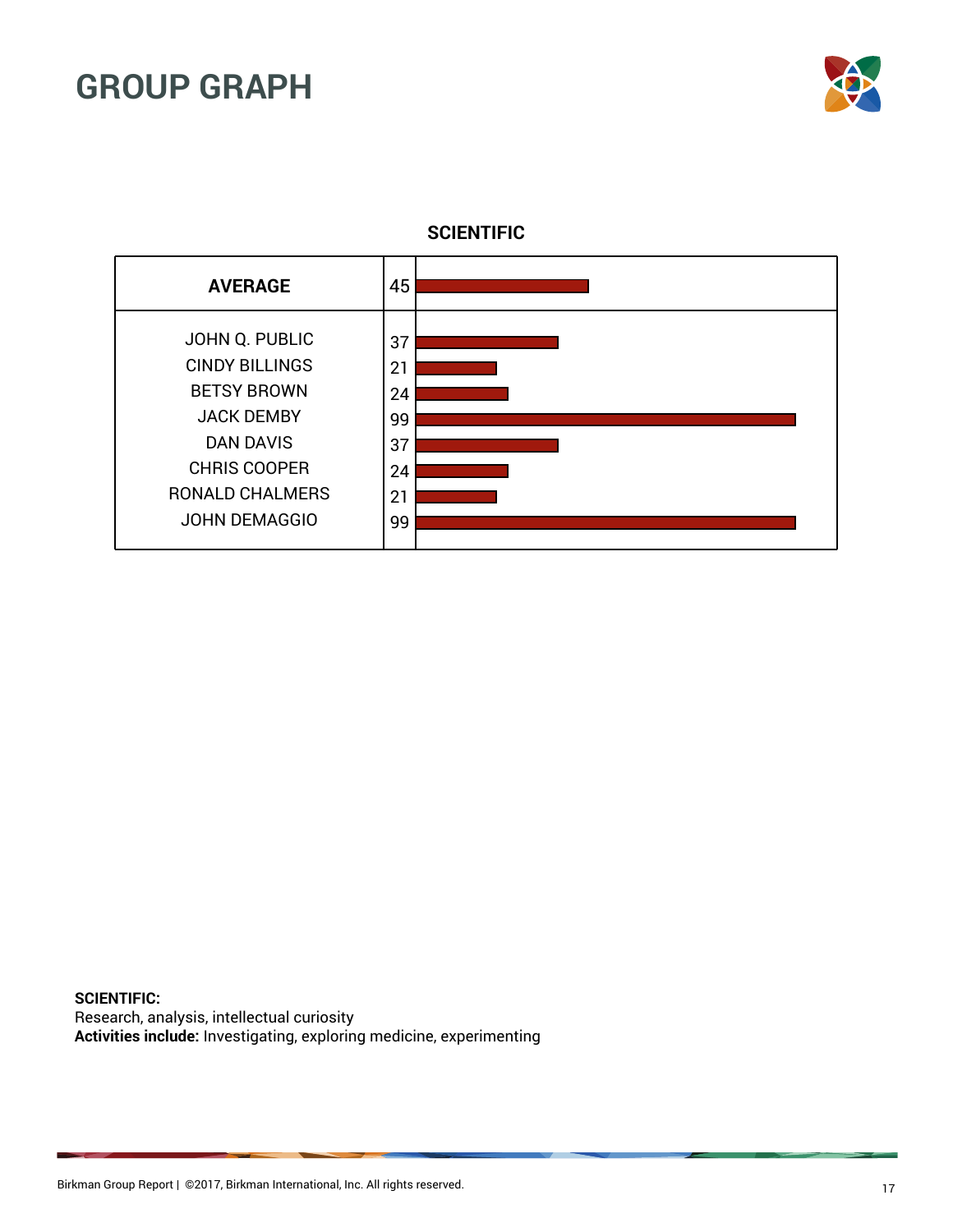

### **ADMINISTRATIVE**



**ADMINISTRATIVE:** Systems, order and reliability **Activities include:** System tracking, record keeping, categorizing